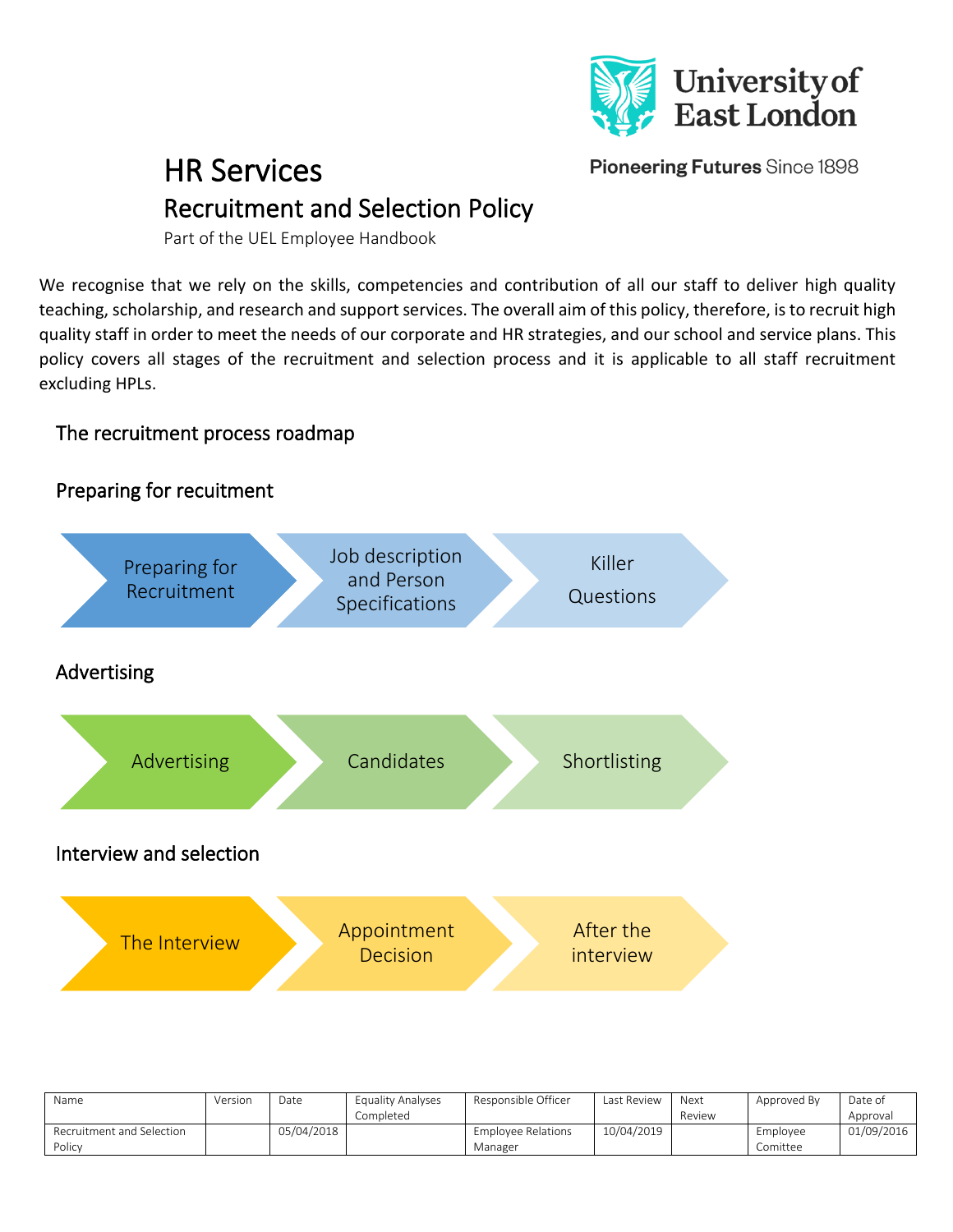#### **Contents**

## <span id="page-1-0"></span>Purpose and Scope

- 1. The purpose of this policy is to provide a procedural framework for recruitment and selection which:
	- ensures that through consistent procedures and fair criteria, the best person is appointed to meet the requirements of every vacancy based on merit and that all staff recruitment supports the university's core business and strategy,
	- promotes the university's values and ethos,
	- ensures equality of opportunity for all applicants and that all candidates are treated with respect and courtesy, aiming to create a positive candidate experience irrespective of the outcome,
	- ensures that the recruitment and selection of staff is conducted in a professional, timely and responsive manner and is fully compliant with relevant employment legislation.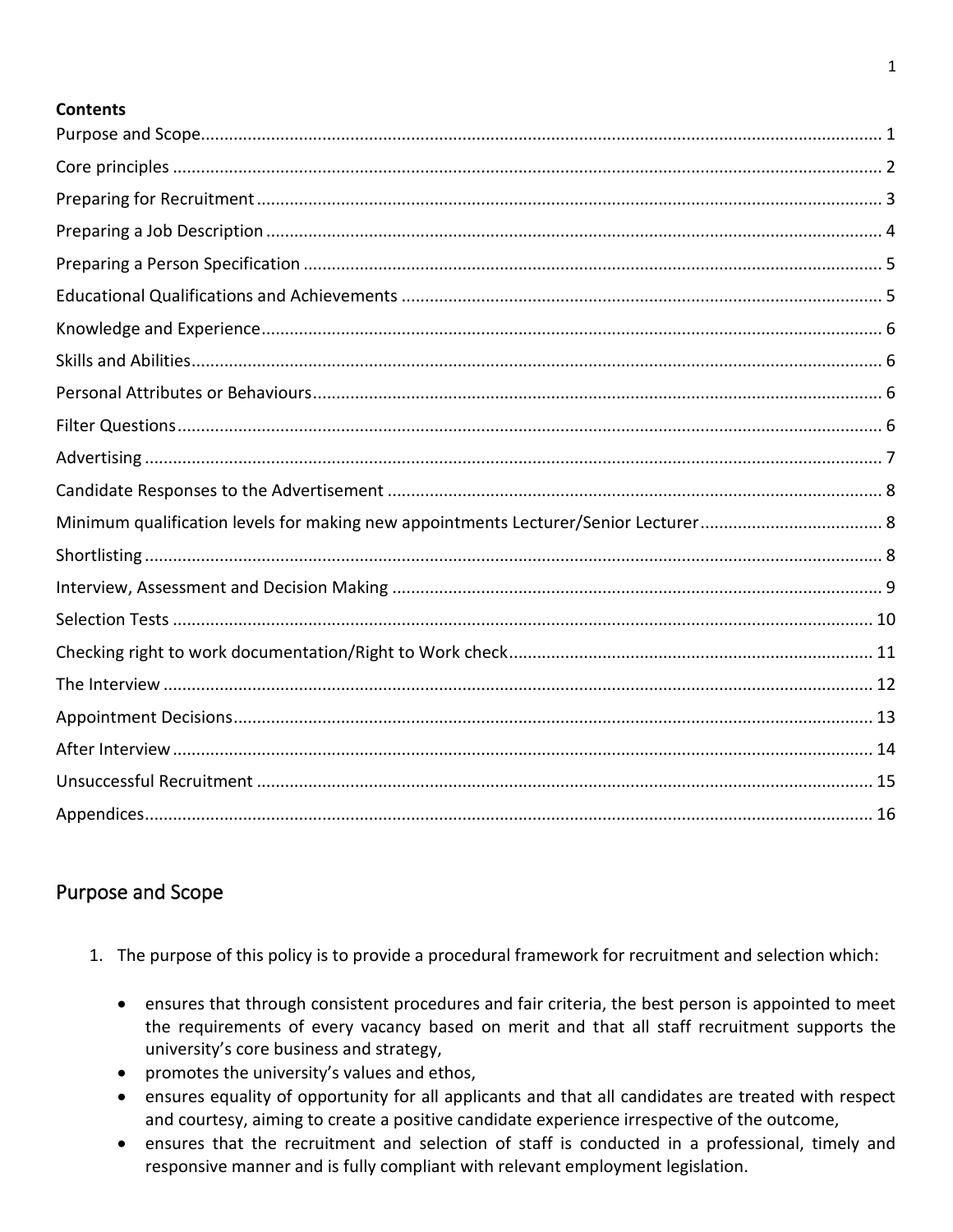## <span id="page-2-0"></span>Core principles

- 2. We are committed to tackling unfair and unlawful discrimination and we will actively promote and celebrate equality and diversity. Our aim is that our staff should reflect the diverse profiles of our students and the surrounding communities. If necessary, positive action employment measures will be considered to ensure we meet our aims of employing women and men from a wide range of ethnic and cultural backgrounds, and those with disabilities.
- 3. We are committed also to ensuring that we make the best possible use of the considerable talent that exists within our workforce and for creating a future pipeline of talent that is ready to compete for roles within the university.
- 4. To deliver on these commitments, our recruiting processes should, wherever possible:
	- identify the most suitably qualified individual to fill our roles;
	- provide the widest appropriate pool from which to draw diverse and high-quality talent;
	- acknowledge that for some roles, UEL may have a suitable pool of high-quality staff and therefore a role only needs to be advertised to current staff members i.e. an internal only advert is needed;
	- ensure that where an appropriate pool is not identified within UEL, that the role is advertised both internally and externally at the same time;
	- ensure candidates are normally selected for permanent roles on the basis of open competition, whether internal or external (open competition will ordinarily be defined as a field of at least three credible candidates);
	- where appropriate, we will consider applications from within the student cohort at UEL.
- 5. All of our staff are required to adhere to this Policy. The Policy applies to all posts that last 3 months or more with two exceptions. One exception is where a member of staff temporarily takes on the full or partial responsibility of a higher graded post to cover a short-term need. The second is temporary hourly-paid Lecturers (HPLs) working a maximum of 200 hours per academic year. However, when recruiting HPL staff, managers are required to comply with the UEL's equality and diversity policies and procedures. Managers must also ensure that HPLs have passed an interview process carried out by a selection panel of at least three senior UEL staff and have completed an application form including two referees who must be contacted by the recruiting manager to ensure references are obtained prior to appointment. Contracts will not be issued until these are received. Please refer to the Pay and Grading Arrangements for Part-time Lecturing Staff for information about the employment of hourly-paid Lecturing staff.
- 6. At UEL, fixed-term appointments are only made when the source of funding is temporary or when our need for the post is on a fixed-term basis. Members of staff on temporary contracts can, on the expiry of their fixed–term contracts of employment, be made permanent. This will need to happen in consultation with HR Services and is subject to necessary approvals and the criteria of the relevant policy being met (see [Employee Handbook](https://uelac.sharepoint.com/:u:/s/hr/ESWlCvNcfMJDr383XyeCWRIB3cG3ZUiQS51R1fbPgki9BA?e=GFE3XE) ).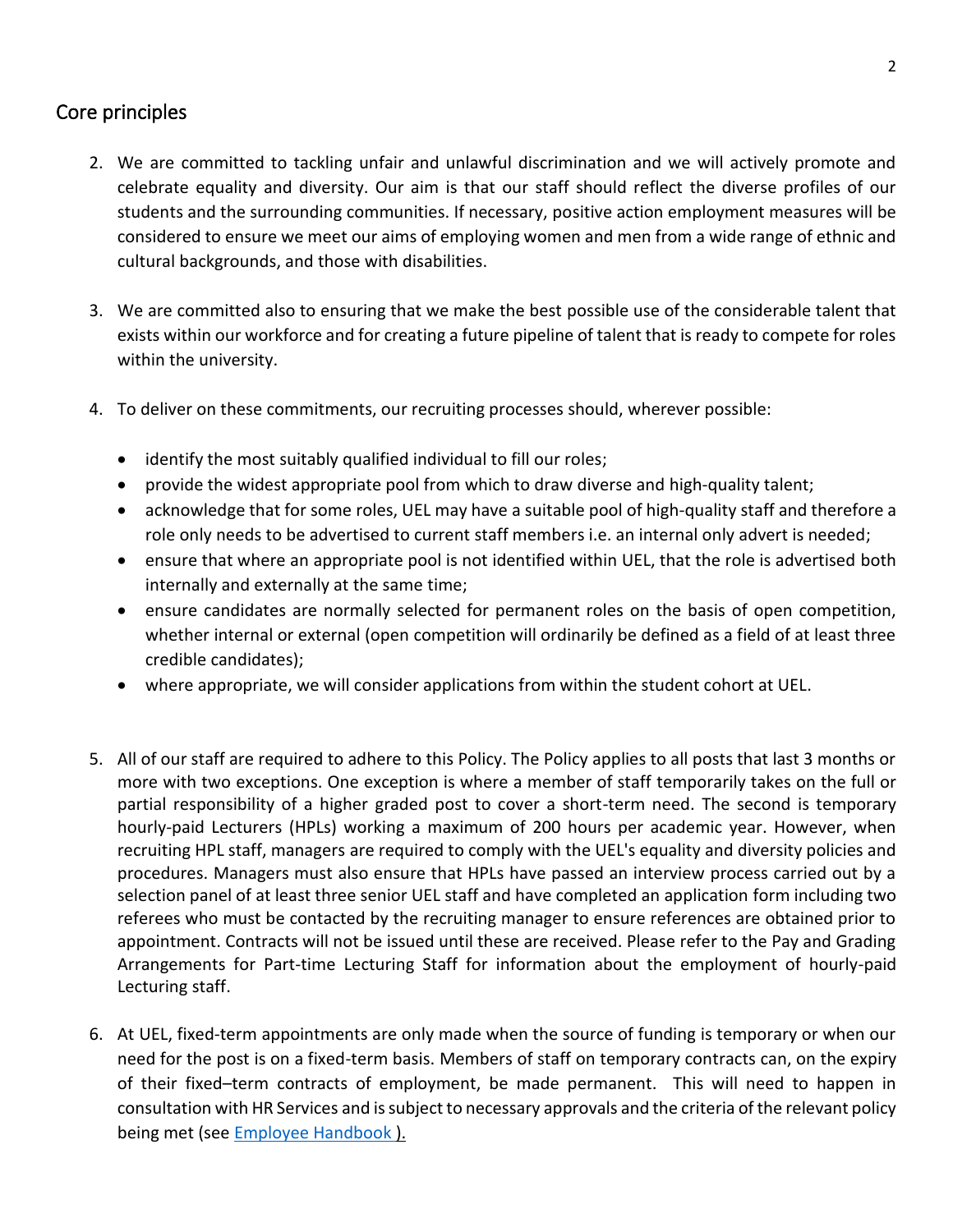- 7. In order to fill temporary support staff vacancies, the school or service concerned should contact Adecco on 0208 223 6500 or e-mail Renee Hankey [\( Renee.Hankey@adecco.co.uk](mailto:Renee.Hankey@adecco.co.uk) ) for temporary support staff (for academic staff, a school makes its own arrangements). If Adecco is unable to supply someone with the appropriate skills during the timescale required, the school or service should contact an employment agency or known individual (e.g. a suitable ex-staff member) and employ him or her for a semester (or four months in services), in liaison with the HR Resourcing Manager.
- 8. The employment of students<sup>1</sup> will normally be through Adecco. On an exceptional basis, however, students recruited via our Employability Team on a short-term basis as interns, for example, may be employed directly by UEL on short term contracts of less than four months.
- 9. All staff are required to attend our Staff Recruitment and Selection Skills workshops and to undertake the [unconscious bias e-learning module](https://uelac.sharepoint.com/sites/OIE/SitePages/Training.aspx?csf=1&web=1&e=bdJdSj&cid=4f3e3d71-632f-4c19-ba39-bdaea31bcba3) before they can participate in a job interview or shortlisting panel. Please visit th[e Learning and Development Unit's intranet](https://uelac.sharepoint.com/:u:/s/hr/EQq3XmPJ8-JHjnQd5e_DKCkBr1BzQIUcBGjO2OpmLhDOFg?e=LiiLVi) page which contains information about forthcoming workshops. If a new member of staff has significant previous experience of recruitment and selection and/or training, the requirement for attending the workshop may be waived in consultation with the HR Resourcing Manager but a briefing will be provided on this policy.
- 10. Information about job applicants is confidential and it is essential to ensure that confidentiality is maintained at every stage to comply with the General Data Protection Regulation. All documentation and other data must be kept securely.
- 11. Relatives, (including partners) of current staff shall not normally be appointed as the staff member's manager, direct reportee or where the current staff member is the senior or overall manager of a service, school or section. Staff members should not participate in shortlisting or appointment panels if they are related to an applicant for the post being recruited and should declare their relationship to the Chair of the selection panel on being asked to participate in shortlisting and/or selection panels.
- 12. We use an e-recruitment system and all recruitment activity will normally take place via this system. Please refer to our [Vacancy Management Guidelines](https://uelac.sharepoint.com/:b:/s/hr/Eak41luBPWZBnvqp6Pq_dakBudXr6255IW-AULicst-mxw?e=l2LvKP) - for full information about the operation of our Vacancy Management system.

## <span id="page-3-0"></span>Preparing for Recruitment

13. When a staff member leaves our employment, you might want to consider whether you wish to replace and/or whether you want to take the opportunity to change the post to reflect potentially changing needs of the School or Service.

 $1$  Appointing students into posts needs to be undertaken with care ensuring the student doesn't have access to for example examination, course scripts or other confidential materials.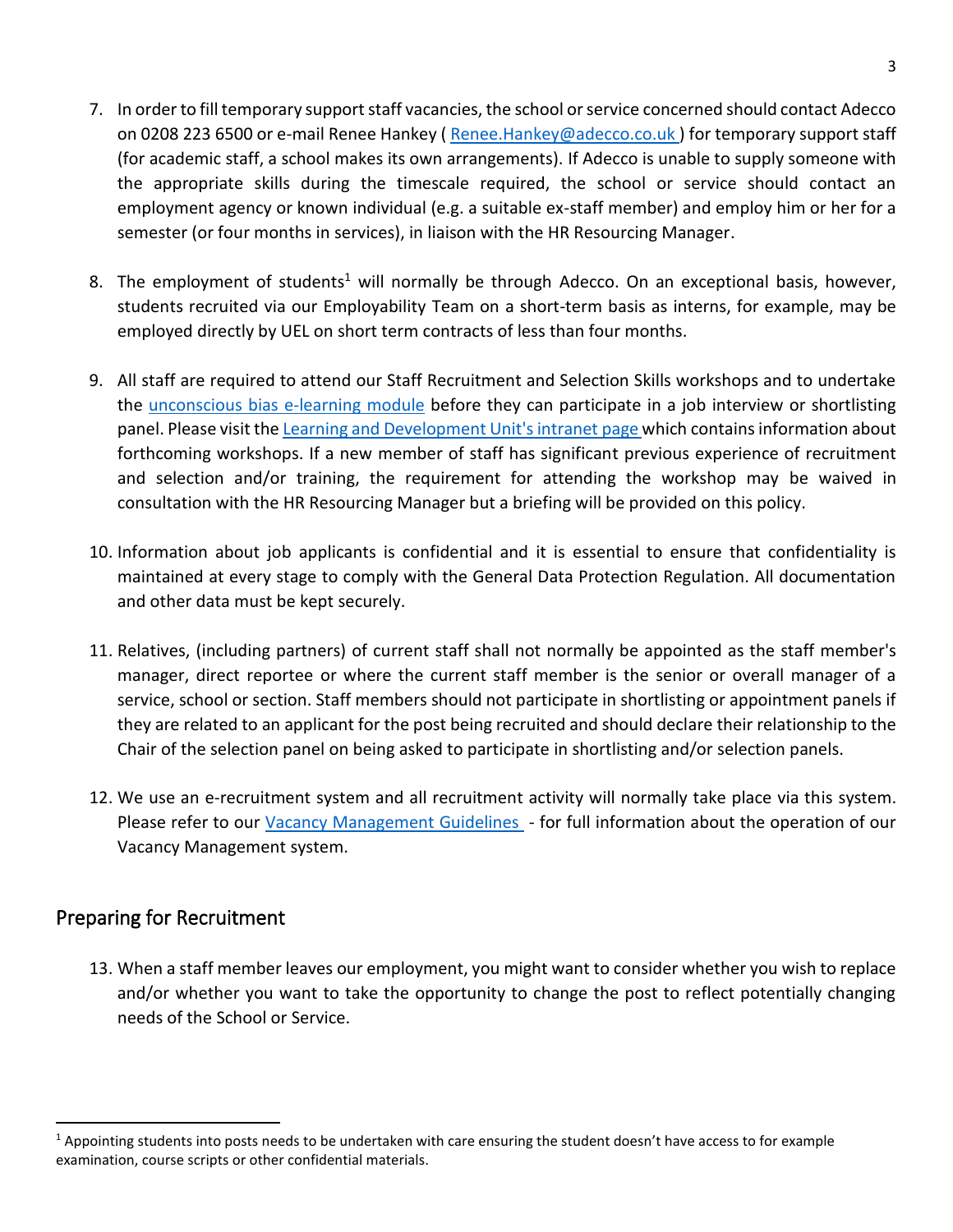- 14. Once this is done you will need to obtain budget approval from Financial Services via the on-line Vacancy [Management Module on Stonefish](https://uelac.sharepoint.com/:b:/s/hr/Eak41luBPWZBnvqp6Pq_dakBudXr6255IW-AULicst-mxw?e=l2LvKP) . Where additional office space is required for the new post, please contact Estates and Facilities to discuss your requirements.
- 15. New posts may need to be pay band evaluated using HERA (Higher Education Role Analysis). Please contact HR for more information regarding this.

## <span id="page-4-0"></span>Preparing a Job Description

16. The purpose of a job description is to provide a clear statement of the duties, objectives and standards required by the job. It should help schools/services to establish the requirements for the job in order to assess future developments within the structure. A job description provides information to both applicants and to staff involved in the shortlisting and interviewing process and is an essential starting point in the recruitment and selection process. A well written job description describing a school or service's achievements and plans will help to 'sell' the vacancy in what may well be a highly competitive area. The more accurate and informative it is, the more likely it will be to attract applicants with the right skills and experience and this often makes shortlisting and interviewing easier and less timeconsuming for everyone involved.

All job descriptions must be written using this [template.](https://uelac.sharepoint.com/:w:/s/hr/EZlidkwb8gJNgD3CjiMlWI8But-Poo2ClQREziyQ-nRyqg?e=PbJgZ4) In order to prepare a job description or update a previous one it may be helpful to follow the steps below as outlined below:

- write a short paragraph defining the purpose of the job;
- make a list of the main tasks involved;
- group the tasks listed according to priorities so that key tasks emerge;
- define the contextual aspects of the job e.g. functional relationships with other people;
- determine issues of responsibility e.g. to whom, for whom and what for (e.g. budgets and resources).

17. Job descriptions **must** include the following elements:

- The job title, which should be short and meaningful to someone outside UEL and reflect the broad range of duties;
- The name of the school/service;
- The grade, campus and location of the post;
- The job title of the person to whom the postholder is responsible;
- Managerial or supervisory responsibilities for staff;
- The main purpose of the job;
- Main duties and responsibilities.
- 18. Job descriptions must include reference to equality and diversity issues in relation to the function and tasks of the post. As a minimum requirement all staff are required to work in accordance with UEL's equality and diversity policies but, for example, in a teaching post this could be expressed as a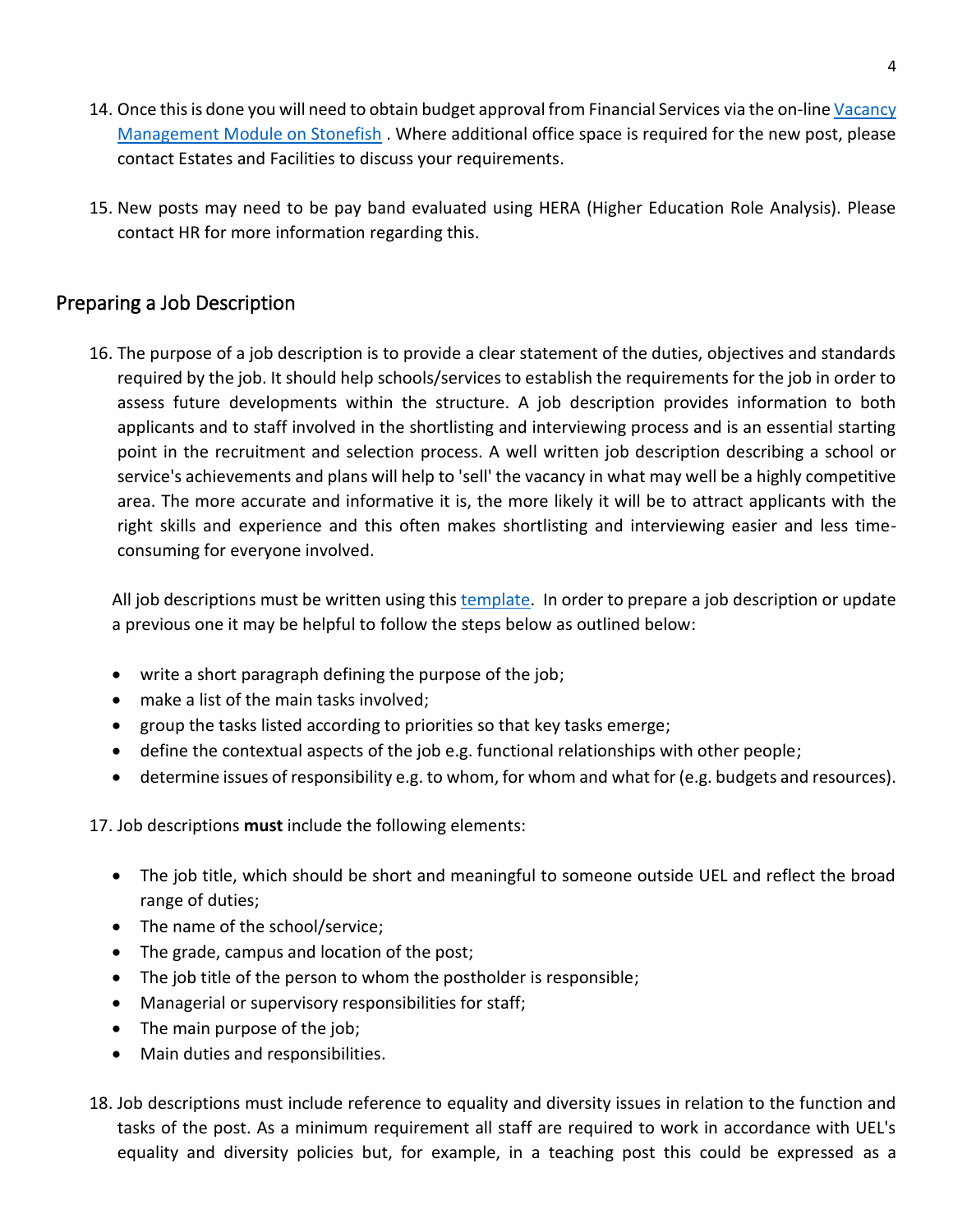requirement to deliver teaching and learning to students from a diverse and multicultural range of backgrounds.

- 19. A job description is not an exhaustive list of activities and staff members may be asked to carry out other tasks appropriate to the role. The 'Main Duties' section is a summary of key tasks and should normally not be excessively long and its length should be proportionate to its summary nature
- 20. The advert and/or job description may also include a telephone number and/or e-mail address for potential applicants to contact to discuss the post further.

## <span id="page-5-0"></span>Preparing a Person Specification

- 21. The person specification establishes the essential and desirable skills, knowledge, experience and competences required for the job. Essential criteria are necessary pre-requisites, whilst desirable criteria are those which it would be advantageous for the candidate to possess. The person specification contains the criteria which candidates are assessed against via the application form, interview and relevant assessment tests. A person specification should normally comprise no more than twelve essential criteria. It is important to keep the number of essential criteria to a manageable level for both applicants and the shortlisting panel. There is evidence of a strong correlation between incomplete applications and an excessive number of criteria on the person specification which may deter applicants and HR have received candidate feedback to that effect. Some criteria will be assessable through interview and/or testing rather than requesting applicants to provide evidence about them on the application form. The person specification must be based on clear, specific and measurable criteria relevant to the job**.** The person specification will help potential applicants to self-select on the basis of the essential requirements. The clearer and more precise the person specification is the more consistent and straightforward the later stages of the process. Please use the [Job description and person](https://uelac.sharepoint.com/:w:/s/hr/EZlidkwb8gJNgD3CjiMlWI8But-Poo2ClQREziyQ-nRyqg?e=PbJgZ4)  [specification template.](https://uelac.sharepoint.com/:w:/s/hr/EZlidkwb8gJNgD3CjiMlWI8But-Poo2ClQREziyQ-nRyqg?e=PbJgZ4)
- 22. Particular care must be taken when devising a person specification to ensure that the essential and desirable criteria or requirements do not unlawfully discriminate against particular groups of people either directly or indirectly. Examples of this are:
	- stipulating a UK only qualification;
	- requiring unnecessarily high formal qualifications which may discriminate against disabled people, many of whom may have been disadvantaged by the education system;
	- stipulating a number of years' experience required.

## <span id="page-5-1"></span>Educational Qualifications and Achievements

23. Consider the relevance of past qualifications and attainments, e.g. what should applicants know and what should they be qualified to do. Be clear as to why a particular educational qualification is required,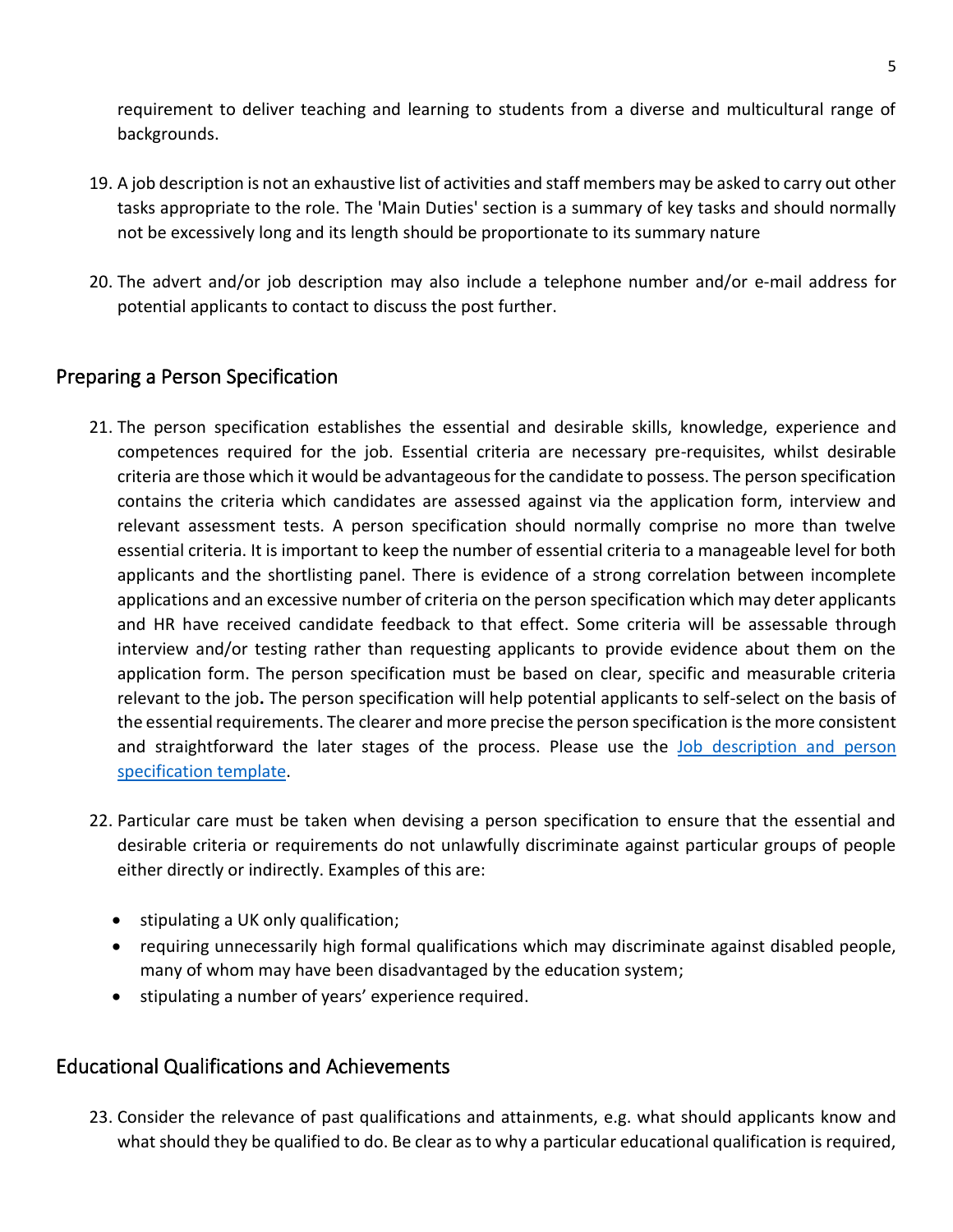so as not to define as essential qualifications higher than are necessary and which could unnecessarily restrict the number of people able to comply.

#### <span id="page-6-1"></span>Knowledge and Experience

24. This should refer to specific knowledge or experience e.g. a subject specialism, knowledge of Health and Safety legislation or employment law or experience of supervision or working in a particular field. Experience and knowledge can be gained both from previous employment and by other activities such as voluntary work.

## <span id="page-6-2"></span>Skills and Abilities

25. This should list work-based skills and abilities which are relevant to the job and the appropriate standards. Skills and abilities which are specified as essential must be demonstrably necessary to the role. Examples may include communication skills and IT skills.

## <span id="page-6-3"></span>Personal Attributes or Behaviours

26. This should include personal attributes or behaviour that will enable the successful candidate to function effectively. For example, all staff are expected to comply with UEL's equality and diversity policies. Therefore, an essential minimum requirement under this area would be an understanding of and commitment to equality and diversity in a diverse and multicultural environment. For teaching staff it may be essential they have the ability to deliver teaching and learning to student from diverse and multicultural backgrounds. Other personal qualities could include the candidates being self-motivated, having the ability to lead and/or motivate and encourage others.

## <span id="page-6-0"></span>Filter Questions

27. Vacancy manager enables us to use filter questions (otherwise known as killer questions) as a means of screening out applicants who do not meet some of the essential criteria before those applicants go on to complete the application form. The basis of a filter question is that it is requires a 'yes' or a 'no' answer. For example, where a degree is an essential requirement for a post the filter question would be "Do you have a degree?" If the applicant indicated that they did have a degree, they would be able to proceed with their application. If an applicant indicated that they did not have a degree they would receive an automated message stating that unfortunately they would not be able to proceed to complete their application, as a degree is an essential requirement for the post. Other examples of filter questions would be where a particular professional qualification is essential. No more than three filter questions would normally be used.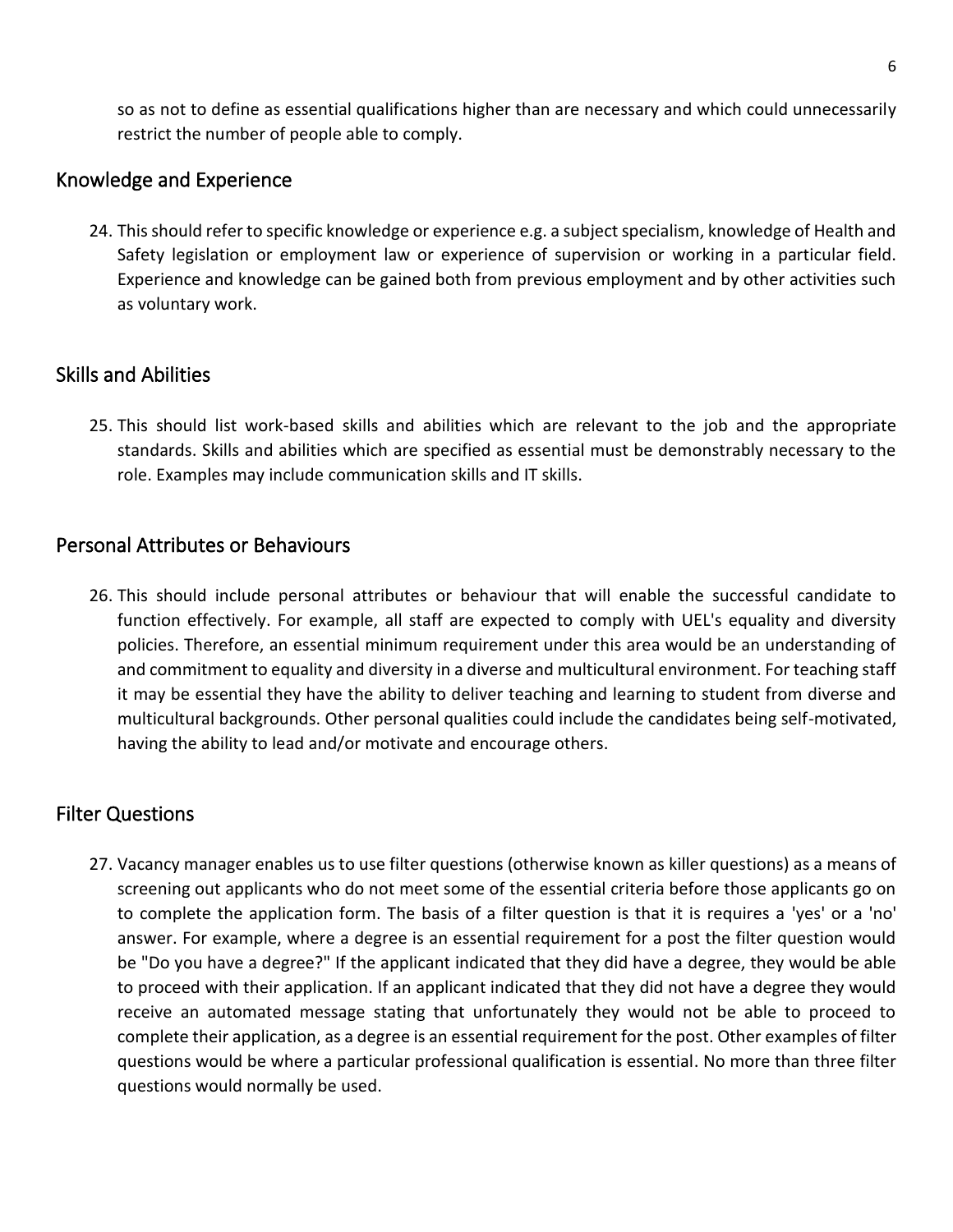## <span id="page-7-0"></span>Advertising

- 28. There is no need to advertise if a post is funded by an external research grant and where the grant is obtained by providing the name and CV of a candidate, i.e. is a named grant.
- 29. For a temporary assignment where a member of staff is needed in a role that is not their substantive role for a specific purpose and for a defined period of time, normally up to a maximum of 12 months; the post can be advertised internally only. Example opportunities may include working on a specific project or covering a period of maternity leave. Recruiting managers should consult with HR Services to determine whether the use of an internal advertising is appropriate. At the end of the period the staff member will return to their substantive post. Internal roles will be made available to all UEL staff via the UEL website and applicants will be subject to a formal interview. Any staff member wishing to consider a temporary internal opportunity should discuss this with their line manager. Temporary agency staff are eligible to apply for internally advertised vacancies from the first day of their temporary assignment except for those vacancies earmarked for redeployment of UEL staff arising from restructuring or possible redundancies.
- 30. All other roles will be advertised internally and externally at the same time unless the recruiting manager wants to only advertise internally e.g. if they have a good pool of internal candidates. Ideally shortlisting and interview dates and membership of the shortlisting and selection panels should be set before the advertisement is placed. It is the responsibility of the relevant Head of School/Director of Service to ensure that recruitment and selection panels are properly convened in compliance with our guidelines on the Constitution of Appointment Panels. It is the responsibility of the school or service concerned to arrange panel members and to check and confirm the availability of panel members.
- 31. In the case of senior appointments, the school/service should arrange for an external panel member to be on the panel. The Chair of the panel must approve any external member. The role of the external member is primarily to ensure comparable standards across the sector or within the relevant professional area to support the Chair of the panel in ensuring impartiality. The external panel member will not be required to have attended UEL's Recruitment and Selection Training.
- 32. Vacancies that are to be advertised externally will always be advertised on the UEL jobs site and academic roles will normally also be advertised on jobs.ac.uk. Other roles with be advertised on other online job boards relevant to the role. HR Services will advise and work with recruiting managers on selecting appropriate media.
- 33. All advertisements will include a statement about equality, diversity and inclusion. It is at this stage that positive action to redress any imbalances in staffing numbers can be considered. In accordance with school/service HR plans and diversity objectives, chairs of panels should consider, for example, if men or women, perhaps from minority ethnic groups, or with disabilities are under-represented in their school/service. The advertisement could state, for example, that 'we particularly welcome applications from members of minority ethnic communities, as they are currently under-represented in this post'.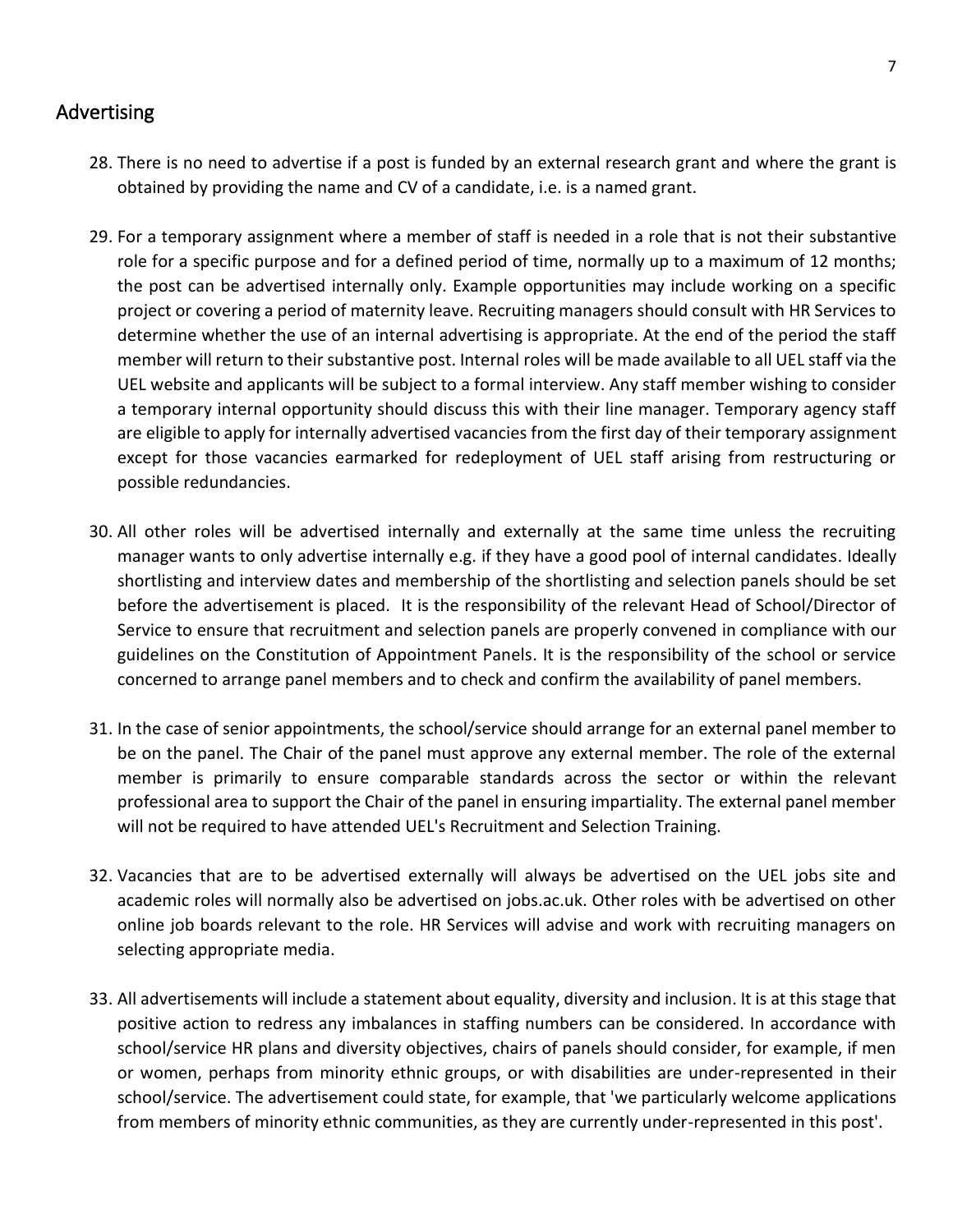34. In the case of support posts graded F and above and management grade posts, where a limited response from suitably qualified applicants is anticipated by HR Services, schools or services may advertise the vacancy with a number of employment agencies, concurrent with the external advertisement in the media and are encouraged to utilise appropriate social media and professional networks. This will be arranged directly by schools and services with the agencies concerned, in close liaison with HR Services.

## <span id="page-8-0"></span>Candidate Responses to the Advertisement

- 35. Job applications to UEL are made via our on-line application form. We recognise that some applicants may not be able to complete online application forms, for example applicants with certain disabilities, and all candidates can request a paper-based form.
- 36. Job applicants can access and apply for externally advertised jobs via our recruitment website. For most roles' candidates will currently need the right to work in the UK but for some academic and more senior specialist roles UEL is potentially able to sponsor successful candidates who do not currently have the right to work in the UK under the tier two visa scheme. For more information on this please see [\(The](https://uelac.sharepoint.com/:w:/r/sites/hr/Shared%20Documents/Recruitment/Procedure%20For%20The%20Employment%20of%20Migrant%20Workers%20-%20Update%20210815.doc?d=wcc26907af8c54c1a8350f0c1a4eb2b92&csf=1&web=1&e=u7Sod8)  [Employment of Migrant Workers\)](https://uelac.sharepoint.com/:w:/r/sites/hr/Shared%20Documents/Recruitment/Procedure%20For%20The%20Employment%20of%20Migrant%20Workers%20-%20Update%20210815.doc?d=wcc26907af8c54c1a8350f0c1a4eb2b92&csf=1&web=1&e=u7Sod8).
- 37. All job applicants are required to complete our application form and equality and diversity monitoring form. Applicants are advised on the website that the equality and diversity data will be stored on HR Services' confidential database and that it is used anonymously for statistical reports and can't be accessed by anyone involved in shortlisting.

## <span id="page-8-2"></span>Minimum qualification levels for making new appointments Lecturer/Senior Lecturer

38. In general, we shall not appoint anyone unless they already have a PhD or Professional Doctorate (or are confirmed by their supervisor as being six months off successful completion of a doctorate at the time of application). If for any reason a Head of School wishes to depart from this principle, he or she must discuss this with HR. We may deviate from this principle where candidates are expected to have relevant professional/sector experience.

## <span id="page-8-1"></span>Shortlisting

- 39. Shortlisting is undertaken online via UEL's Vacancy Management System. The system is accessible remotely from any computer with internet access. Shortlisting can be done as soon as applications are submitted and should be finalised as soon as possible after a post has closed. Ideally, the shortlisting dates and arrangements should be agreed prior to placing the advertisement.
- 40. Shortlisting should be completed by all members of the recruitment panel, however where this is not possible, the Chair of the Panel must complete the shortlisting with at least one other panel member.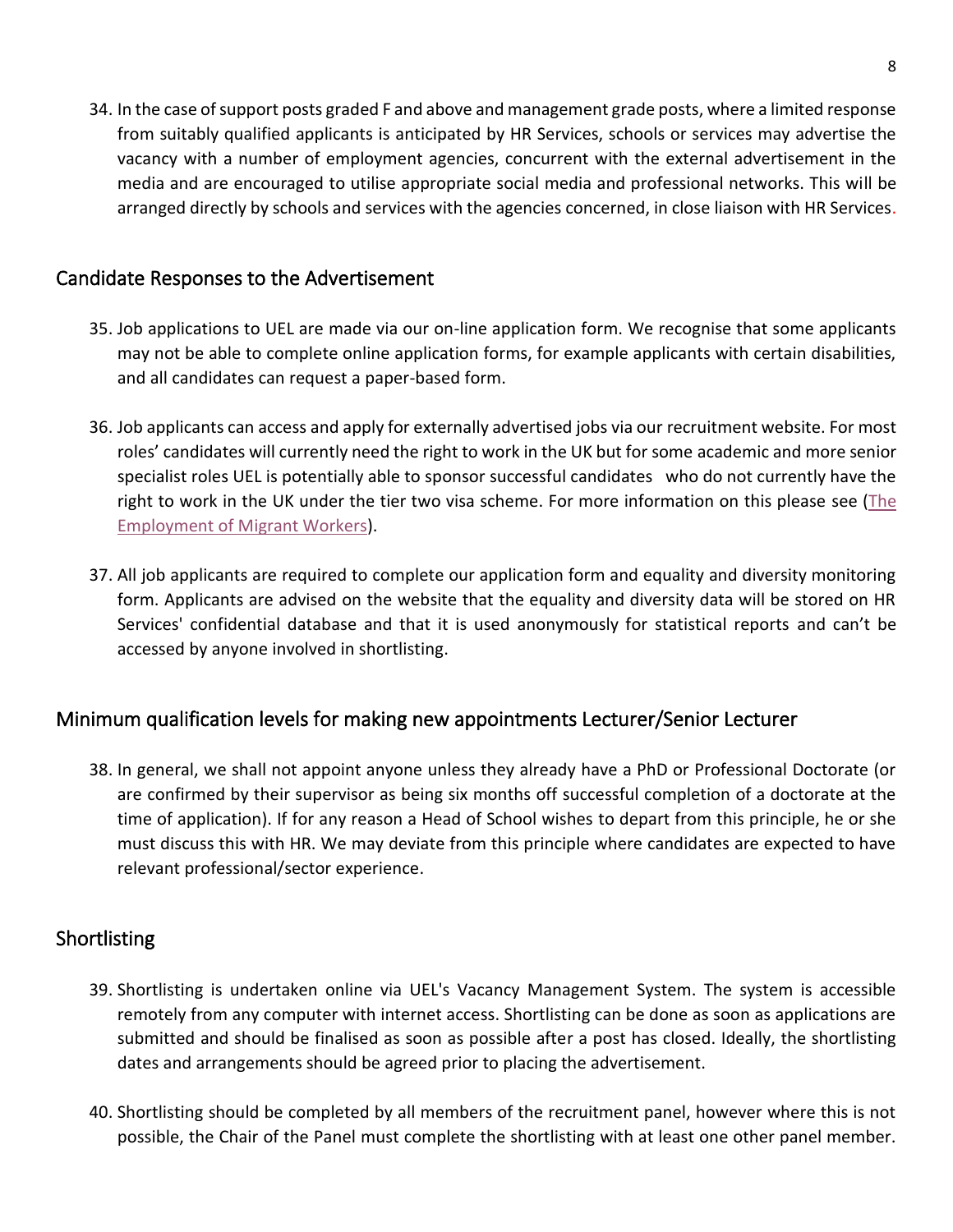Applicants' information must not be shared, only the members of the shortlisting panel should have access to personal information about applicants.

- 41. Shortlisting must occur against the selection criteria set out in the job description and person specification - no other criteria should be introduced. Those involved in shortlisting should be aware that many overseas qualifications are comparable to those awarded in the UK; in case of uncertainty about the status of a qualification, please contact the Admissions Team in the Academic Registry or HR Services. If there are a large number of candidates who meet the essential criteria, consideration may be given to the desirable criteria. In circumstances where a candidate with a disability meets all of the essential criteria it is essential to include them in the shortlist so that we meet our commitments under the Disability Confident Scheme. HR Services will check all shortlists to ensure compliance with this policy.
- 42. The Chair of the panel will electronically submit the final shortlist to HR Services for validation which may include an Equality & Diversity check. When HR Services have validated the shortlist, the Chair will be sent an [Interview Selection Form,](https://uelac.sharepoint.com/:w:/s/hr/EQ-6AgkTwplMpCQY0QPVeqQBEaCD9uejW-L_5p0BqPX7GA?e=loza2p) including details of any tests or presentations required. The Chair should complete the form and send it to HR Services electronically.
- 43. Please refer to our Vacancy [Management Guidelines](https://uelac.sharepoint.com/:b:/s/hr/Eak41luBPWZBnvqp6Pq_dakBudXr6255IW-AULicst-mxw?e=R8qvLu) If further assistance is required, please contact HR Services.
- 44. Job applicants who are not shortlisted are automatically advised by the Vacancy Management system once the final shortlist has been confirmed by HR Services. The shortlisting documentation will be kept by HR Services for up to a year for monitoring purposes and in case unsuccessful applicants pursue litigation.

#### <span id="page-9-0"></span>Interview, Assessment and Decision Making

- 45. All recruitment panels must be properly constituted **(** [see Appendix 6](https://uelac.sharepoint.com/:w:/s/hr/EYuU5d3oYPNKlsh6BFIfi80BBzFkjy1Wqk3dFEYNKfQXog?e=xxQFwU) **)** and panels must include women and men and members of different ethnic origins.
- 46. On receipt of the completed [Interview Selection Form,](https://uelac.sharepoint.com/:w:/s/hr/EQ-6AgkTwplMpCQY0QPVeqQBEaCD9uejW-L_5p0BqPX7GA?e=76rvWv) HR Services will invite candidates to interview within five working days. It is expected that candidates will normally be given at least 5-7 working days' notice of interviews (where overseas applicants are interviewed, we advise to give at least 10 working days' notice) so there needs to be at least two weeks between you submitting you interview selection form and the date of the interviews. Details about the selection tests and timetable will also be notified in the email, so instructions from schools/services must be clear.
- 47. In the email inviting them to interview, candidates are advised that they need to bring with them to the interview (i) original copies of the certificates of the essential qualifications for the post and (ii) an original document providing proof of eligibility to work in the UK in line with UK immigration legislation. (see paragraph 65 For further detail).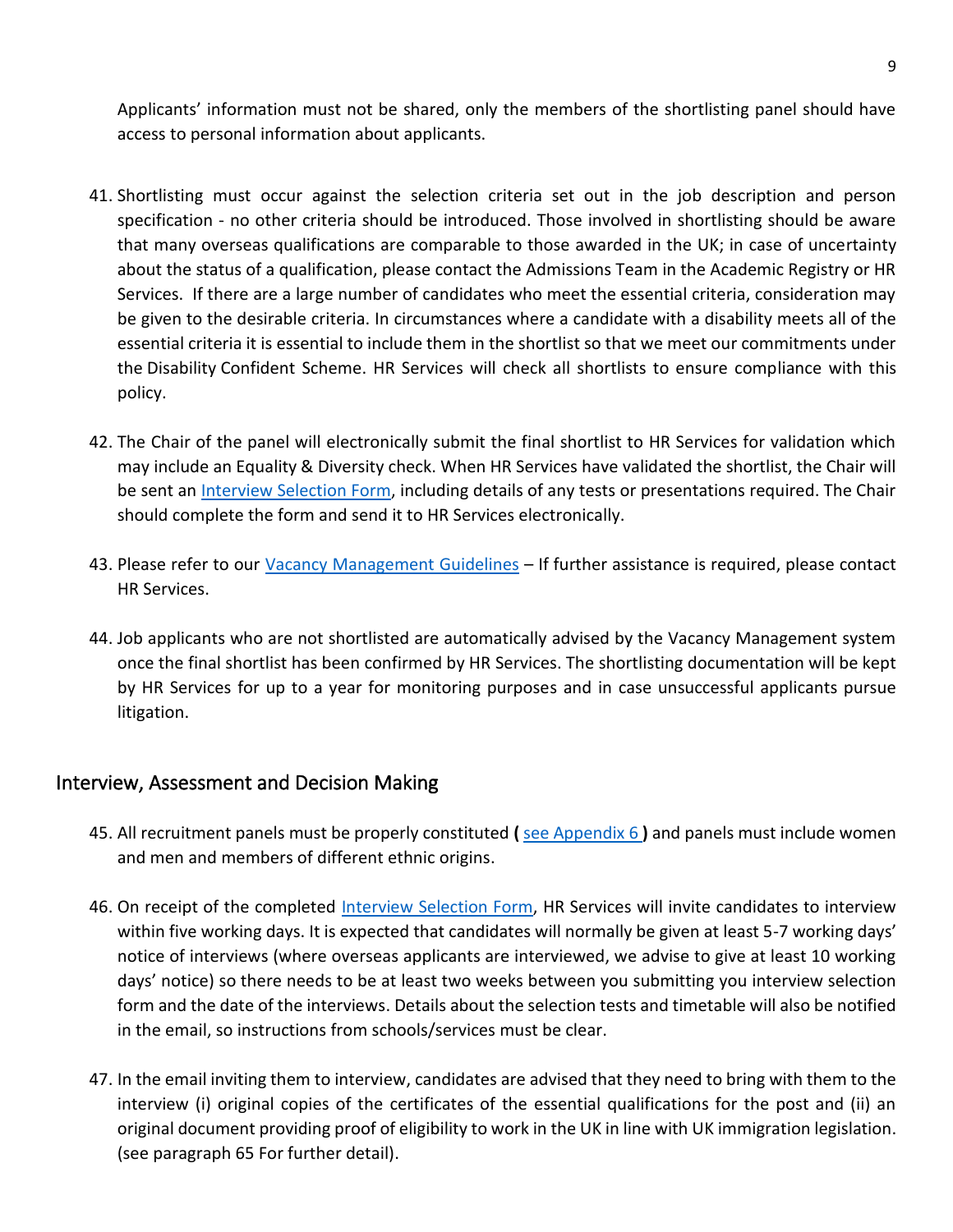- 48. The length of interviews will vary with the seniority of a post. They will normally last a minimum of 30 minutes up to an hour.
- 49. It is good practice to arrange for candidates to meet members of the school/service informally and have a tour around the area they would be working. This is solely to enable candidates to find out more about the facilities within the school/service and the post itself. The purpose of this interaction is not to establish the candidates' suitability for the post.
- 50. Shortlisted external candidates are advised in the interview invitation e-mail that they may be reimbursed reasonable travel expenses for second class rail fares, buses or underground. UEL does not reimburse interview expenses in instances where a successful candidate refuses an offer of employment. For academic and senior support staff posts, international economy travel expenses, including hotel overnight accommodation, may be paid for candidates who are based outside of the UK where the Chair decides that it is not appropriate to arrange to interview such candidates via UEL's video or telephone conferencing facilities.
- 51. We do not normally pay for taxi fares or meals/refreshments incurred to or from interviews. Applicants are asked to send their interview expenses to the school or service concerned and payment is then arranged. Interview expenses will be met from the appropriate school or service budget.
- 52. Once the shortlist is confirmed by HR Services, the Chair and other members of the recruitment and selection panel will be sent a panel pack electronically by HR Services to print out. The panel pack will comprise:
	- interview schedule;
	- copies of the application forms (any supporting materials will have to be printed separately);
	- Interview assessment form;
	- Job description, person specification and job advertisement;
	- Selection Panel Record Form to be completed by the Chair **( [attached in Appendix 9](https://uelac.sharepoint.com/:w:/s/hr/EX1eUS-mnwhHtdD63mp_5C0BiLezX8QTOCHGIavYyf4itQ?e=dLIzvc) ).**
- 53. The Chair of the selection panel, in consultation with HR Services, should ensure that candidates with a disability or special needs are provided for fully at interview. The school or service concerned will inform the relevant Reception Desk of the interview arrangements.

## <span id="page-10-0"></span>Selection Tests

- 54. The use of selection tests is helpful in assessing the suitability of candidates for posts. They need to be objective and relevant to the appropriate criteria in the person specification and the job description.
- 55. For some administrative jobs, a Word, Excel, 'in-tray' or other skills test may be useful (e.g. drafting correspondence, a prioritising exercise or devising a spreadsheet). The school or service concerned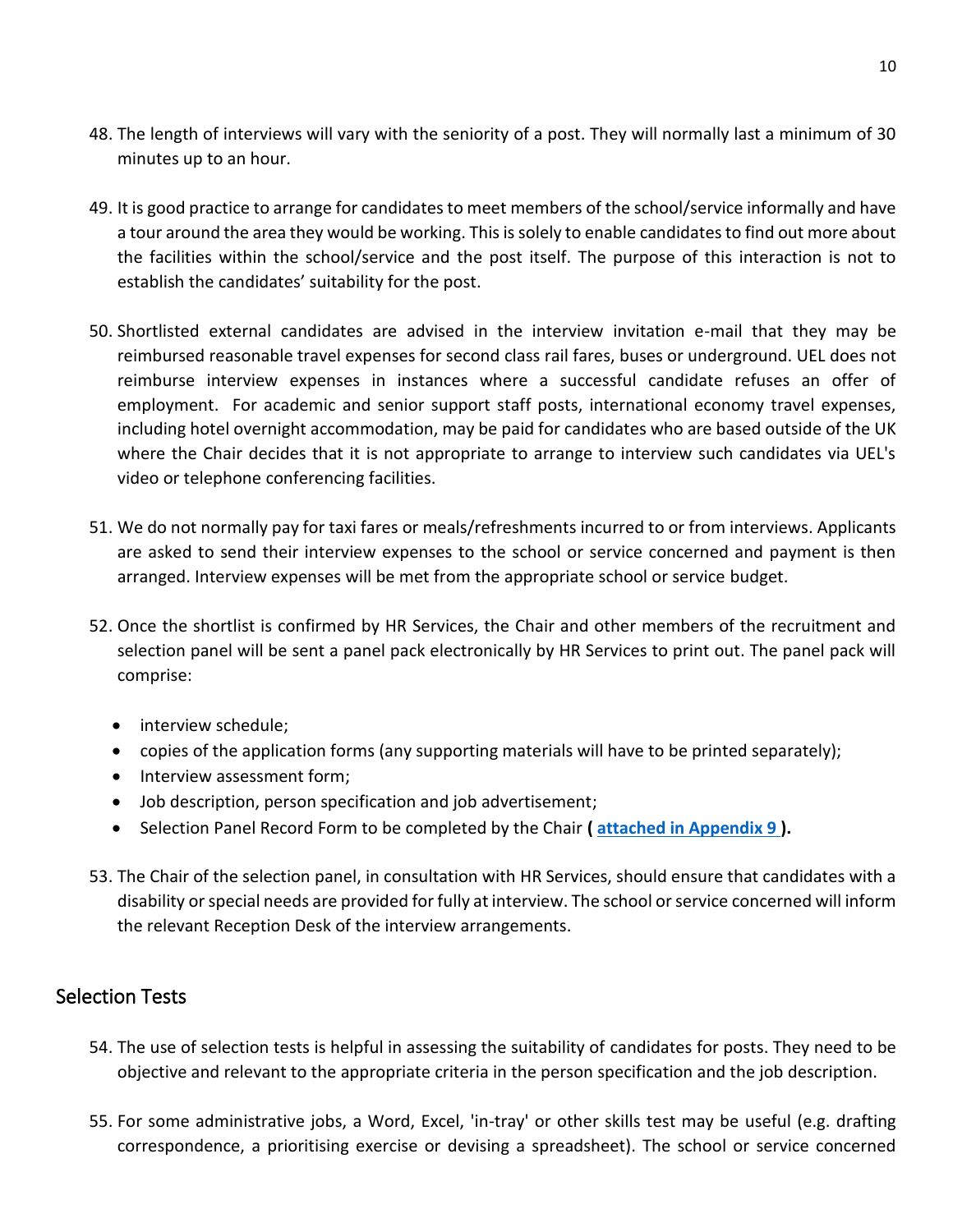should prepare the test materials. HR Services can advise on their preparation and have a library of selection tests available for us, including IT skills tests.

- 56. The tests should normally be held in the school or service concerned and there should be a member of its staff on hand to monitor the candidates and to offer appropriate advice and guidance.
- 57. For academic posts with teaching responsibilities, shortlisted candidates will be asked to deliver a micro teaching session to an invited audience of panel members and students. HR Services will confirm the arrangements for presentations and/or the teaching task in the letter to candidates inviting them for interview. In addition, shortlisted candidates may also be asked to give a short presentation to the recruitment and selection panel, for example, on current or future research. **(Please refer to the Guidelines on Micro Teaching Sessions and Presentations in** [Appendix 8](https://uelac.sharepoint.com/:w:/s/hr/EXCgBcWSrD5BlRhyzfbPk7UBWDFwxHhQiuXOkTczKfSDmw?e=dgsFNa)**).**
- 58. All tests/presentations/teaching tasks will, however, culminate in a formal interview.

## <span id="page-11-0"></span>Checking right to work documentation/Right to Work check

59. All employers in the UK have a responsibility to prevent illegal working. UEL fulfil this responsibility by checking right to work documentation at interviews, so it is imperative that the chair of the panel identifies, before the interview date, a member of staff that is able to carry this out on the day. It is the chairs responsibility to ensure that the person doing the checks is aware of the following information:

All applicants are asked to bring documentation with them to the interview and the member of staff doing the checks should familiarise themselves with the documents that show the right to work in the UK. Full details can be found at [Preventing illegal working: guidance for employers at Gov.uk.](https://www.gov.uk/government/uploads/system/uploads/attachment_data/file/304793/full-guide-illegal-working.pdf) There are 3 basic steps to conducting a right to work check.

- I. They must obtain original documents that shows their right to work. This is usually UK passport but there are other ways that people can show they are eligible to work in the UK and the full list of documents are listed here, [eligibility to work form.](https://uelac.sharepoint.com/:w:/s/hr/ESCRfytqTzJKrSHglD4YHGgBwekxQcgdvQiG2BQ8Un3ZTw?e=rhEhr6)
- II. Step two: They must check that the documents are genuine and that the person presenting them is the prospective employee. They must take all reasonable steps to check that the document is genuine and to satisfy themselves that the holder is the person named in the document. They should also check that the document allows them to do the work in question.

For each document given to you, you must:

- Check any photographs are consistent with the appearance of the person;
- Check any dates of birth listed are consistent across documents and that you are satisfied that these match up with the appearance of the person;
- Check that the expiry dates of any limited leave to enter or remain in the UK have not passed;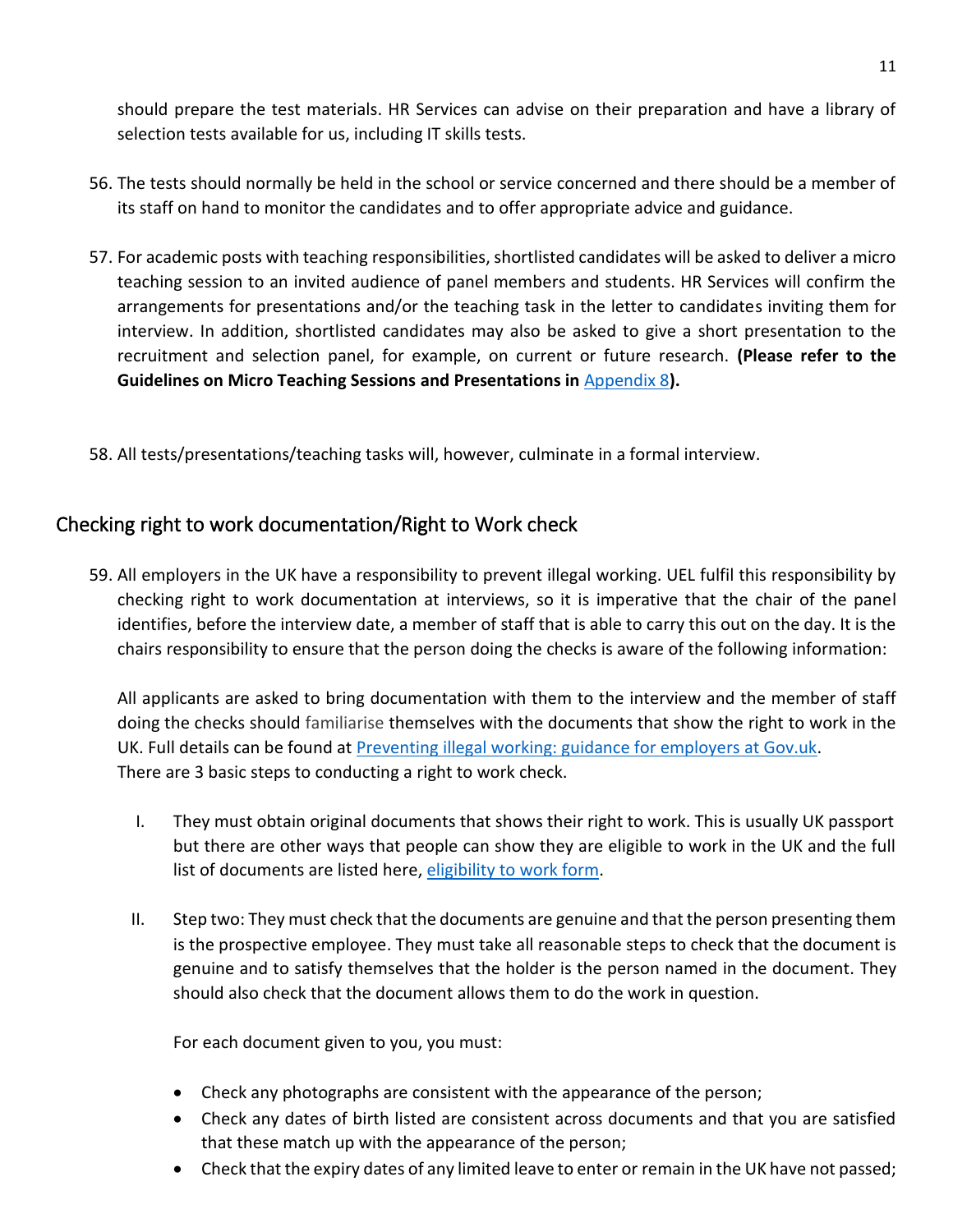- Check any UK immigration endorsements (Biometric Residence Permits, stamps, stickers, visas) to see if the person is able to do, or can continue to do, the type of work you are offering;
- Satisfy themselves that the documents are genuine, have not been tampered with and belong to the holder;
- If they are given two documents which have different names, ask them for a further document to explain the reason for this. The further document could, for example, be a marriage certificate or a divorce decree absolute, a deed poll or statutory declaration.
- III. Step three: They must make a clear copy of each document in a format which cannot later be altered. For passports they must copy any page with the document expiry date, nationality, date of birth, signature, leave expiry date, biometric details and photograph, and any page containing information indicating the holder has an entitlement to work in the UK. A Biometric Residence Permit needs to have both sides copied and all other documents must be copied in full. **On each photocopied page they must write "original seen" as well as their name, date and signature.** Any unsuccessful candidate's paperwork should be destroyed, and the successful candidate's paperwork should be sent to HR.

## <span id="page-12-0"></span>The Interview

- 60. The interview should be informative and helpful to candidates. Care should be taken to ensure that the interview timetable is realistic and that short breaks are built into the schedule. The school/service is responsible for ensuring that a member of staff greets the candidates as they arrive.
- 61. Panel members must ensure that they are prepared for the interview. They need to have read the papers fully beforehand and have prepared core questions to ask each candidate. The panel members should notify each other of proposed core questions before the panel meets, at least 2 days prior to the interview for final questions to be decided. The panel members should normally meet 30 minutes before the interviews to decide which core questions each panel member will ask of each candidate. The questions must be related to the requirements of the job, i.e. the person specification and job description. The candidates should all be asked the same core questions although there may be different supplementary questions dependent on candidate responses. The Chair is responsible for ensuring that the same core questions are asked of all candidates. [\(Interview questions template\)](https://uelac.sharepoint.com/:w:/s/hr/EQyi_G3BpdpGsgdKmWI5ieYBaXWINNRyrcLbsSi1xxHTfQ?e=Iu4rgd)
- 62. In order to be able to make an assessment of the candidate's suitability for the job the interviews should be structured to gain factual evidence of past experience, behaviour and achievements i.e. to gain as much information as possible. The candidate should, therefore, be encouraged to do most of the talking.
- 63. The Chair of the panel is responsible for making the candidate feel at ease and carrying out introductions. The Chair should also explain the format of the interview, making it clear that there will be an opportunity for questions at the end.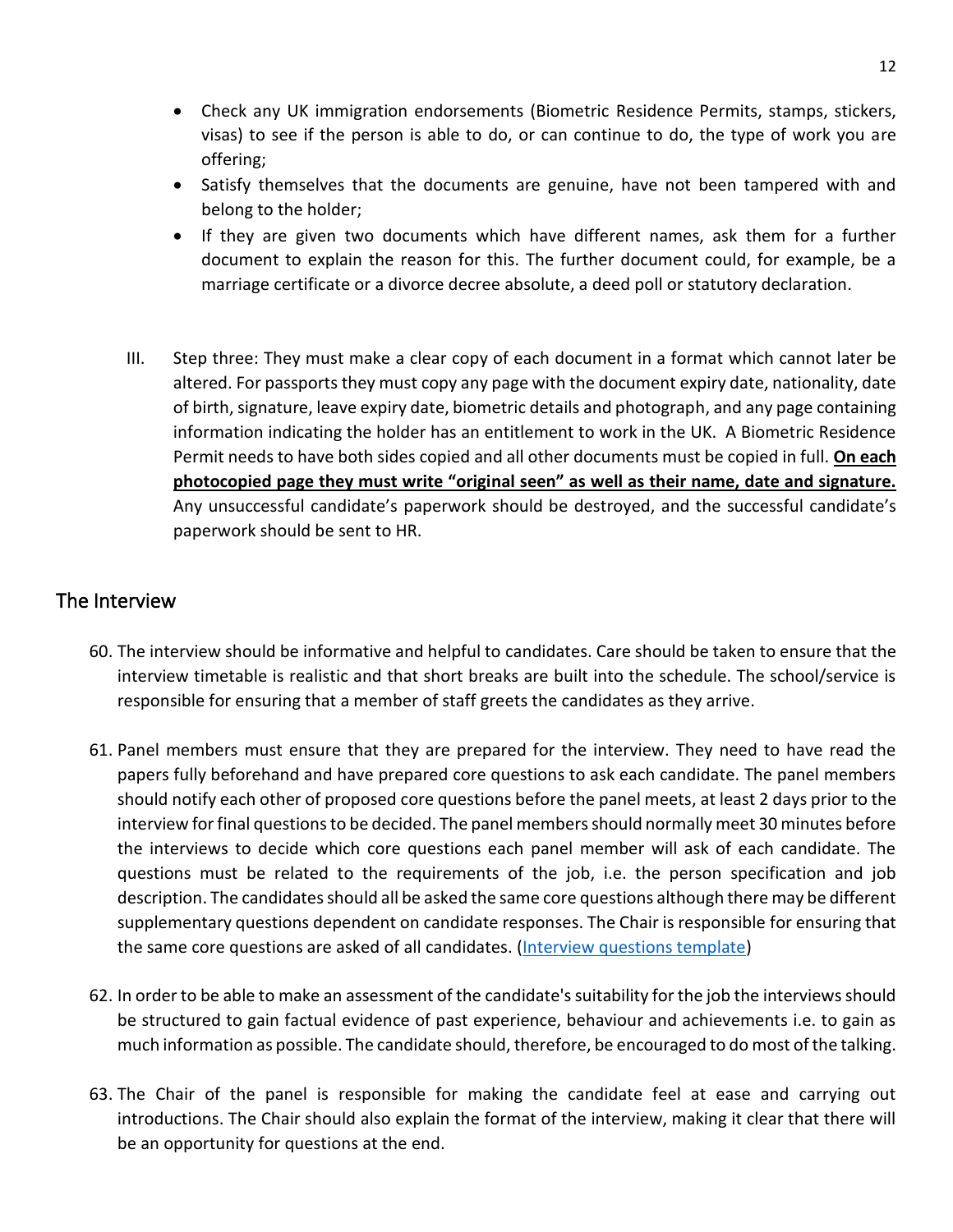64. Some interview tips:

- Use a warm-up/ice-breaker question to put the candidate at ease and build their confidence
- Try to find out what the candidate does know, as well as what they don't
- Use open questions which do not prompt 'yes/no' answers e.g. 'tell me about your previous job'; 'give me an example of a project you have managed'; 'tell me about your teaching experience'; 'what techniques do you use to ensure you meet deadlines?'
- Avoid leading questions e.g. 'you have a lot of relevant experience, don't you?' which will receive a predictable answer. Instead it would be more effective to ask 'you have a busy role, please give me an example of how you prioritise'
- Demonstrate that you are listening e.g. nodding, agreeing, maintaining eye contact, leaning slightly towards the person.
- Recognise and be aware of any prejudices, stereotypes, preconceptions and misconceptions that you may have as an interviewer.
- If a job involves working unusual hours e.g. some evenings, or shift work, these hours should be clearly set out in the job description. Practical issues may be discussed during the interview, but comments about childcare or other domestic arrangements should be avoided, as they may well be perceived as being intrusive or unlawfully discriminatory.
- Candidates should be told by the Chair when they could expect to hear the outcome of the interview. The Chair is expected to provide verbal feedback to unsuccessful candidates.

#### <span id="page-13-0"></span>Appointment Decisions

- 65. Individual panel members use the Interview Assessment Form during and after the interviews.
- 66. Following the interviews, the panel discussion should systematically consider the facts and evidence gained for each candidate against the person specification. The discussion will in most cases lead to agreement and consensus on the overall decision. Where there is failure to agree the final decision will be the responsibility of the Chair. The Chair is responsible for recording formally the overall panel assessment of each candidate against the selection criteria and noting reasons for selection/rejection on the Interview Assessment Form. The Interview Assessment Form used by individual panel members are then destroyed and the only record of the Panel's decisions will be the Chair's Interview Assessment Form.
- 67. The Chair of the panel is also responsible for completing the Selection Panel Record Form in Appendix [9](https://uelac.sharepoint.com/:w:/s/hr/EX1eUS-mnwhHtdD63mp_5C0BiLezX8QTOCHGIavYyf4itQ?e=THSoNp)**,** which specifies the name of the successful candidate and any other factors relating to the appointment. Failure to complete the Selection Panel Record Form properly may result in errors in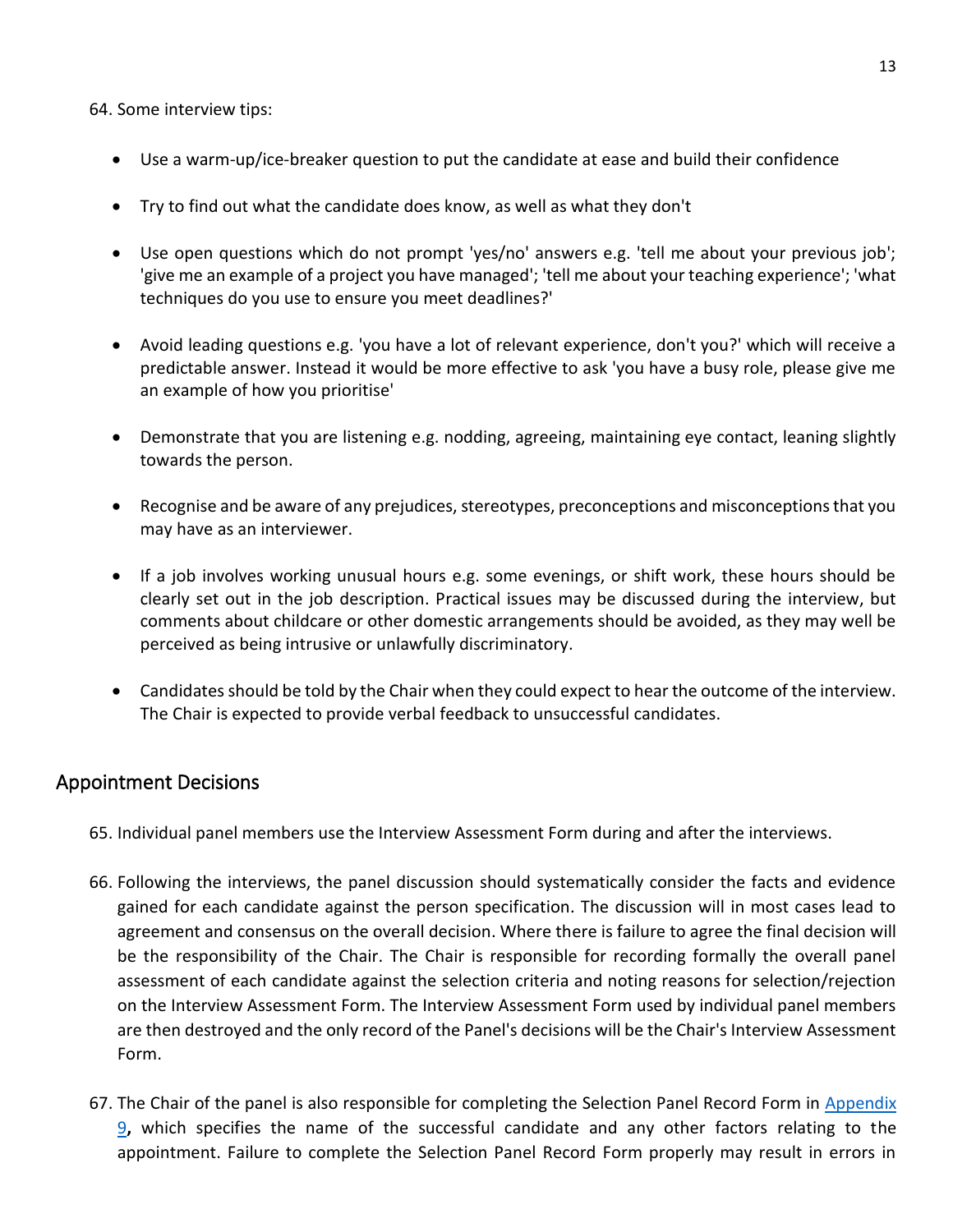appointment letters. The Chair of the Panel will determine the salary point which ordinarily would be the first point of the advertised scale; where the Chair wishes to appoint higher within the scale, they should consult with the HR Business Partner for the area. In the very rare event of a proposal to appoint outside the advertised range the matter will be referred to the appropriate member of the Vice-Chancellor's group for decision.

68. The Chair's interview papers (interview assessment forms) for unsuccessful candidates will be kept by HR Services for up to a year for monitoring purposes and in case unsuccessful applicants pursue litigation under the Equality Act 2010.

## <span id="page-14-0"></span>After Interview

- 69. The Chair of the panel may contact the panel's preferred candidate to advise of the next steps regarding references. The Chair may offer the post verbally to the successful candidate only after receipt of at least one satisfactory job reference issued by a recent line manager. The Chair should state that it will be "subject to the terms of a contract of employment which will be sent to you shortly by HR Services".
- 70. HR Services will issue letters of appointment and contracts of employment to the successful candidate within 5 working days of all the necessary documentation. The contract of employment will not be sent to the candidate until two satisfactory references have been received, one of which must be from the most recent line manager (employer) and proof of eligibility to work in the UK has been established.
- 71. The letters of appointment will include the following conditions of appointment:
	- that individual is permitted to take up employment in the UK
	- medical clearance has been obtained from our Occupational Health Unit; and
	- satisfactory completion of a UEL probationary period and reference to the appropriate probation scheme.
- 72. For roles that need a DBS check **the appointee may not start work until written clearance has been received.** HR Service will arrange background checks with DBS.
- 73. The first day of employment can be any day of the month. To provide for continuity of service (for appointees from other universities) the first day of employment at UEL should be the day after the person leaves their current employer (even if the next day is a Saturday).
- 74. After interview all unsuccessful candidates shall be informed either verbally or in writing as soon as possible (within 5 working days of the interviews), normally by the Chair of the selection panel. Verbal feedback shall be automatically offered to internal candidates and to those external candidates who request it. The Chair of the panel should normally provide it by referral to the Interview Assessment Form. If a candidate is not satisfied with this feedback, he or she can write to HR setting out their reasons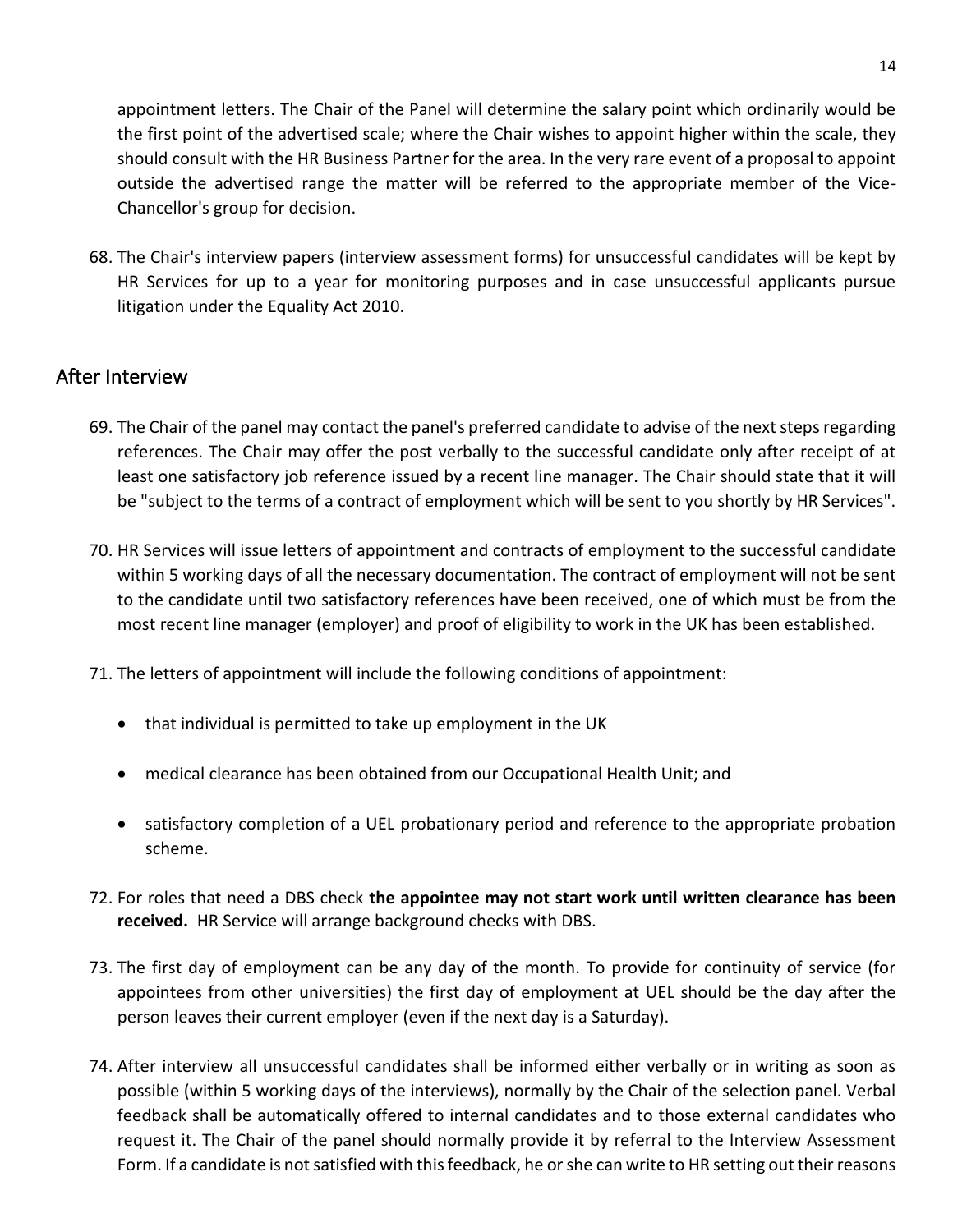for dissatisfaction. HR will discuss the letter with the school or service concerned and reply in writing to the applicant.

75. If the successful candidate wishes to consider the offer of employment for a few days a deadline of not more than 5 working days should be agreed. In such circumstances the Selection Panel Record Form should be sent to HR Services immediately after the offer has been made with a covering note stating the situation. If there is another appointable candidate this should be clearly noted, and HR Services will then send him/her a holding letter. Once the Chair has been notified of the candidate's decision, they should inform HR Services by e-mail. If the first-choice candidate does not accept then the Chair is informed, and a decision is made about offering the job to another candidate or re-advertising the vacancy.

#### <span id="page-15-0"></span>Unsuccessful Recruitment

76. If an appointment is not made to a vacancy following external advertisement, the school or service concerned should, alongside the HR Resourcing Manager, review the advertisement and job description to ensure they are attractively worded, at the right salary level and are not deterring suitable candidates by requiring inappropriate skills, qualifications or experience. The school or service concerned may either re-advertise the post or ask external recruitment agencies to put forward candidates whose skills and experience meet the essential criteria in the Person Specification.